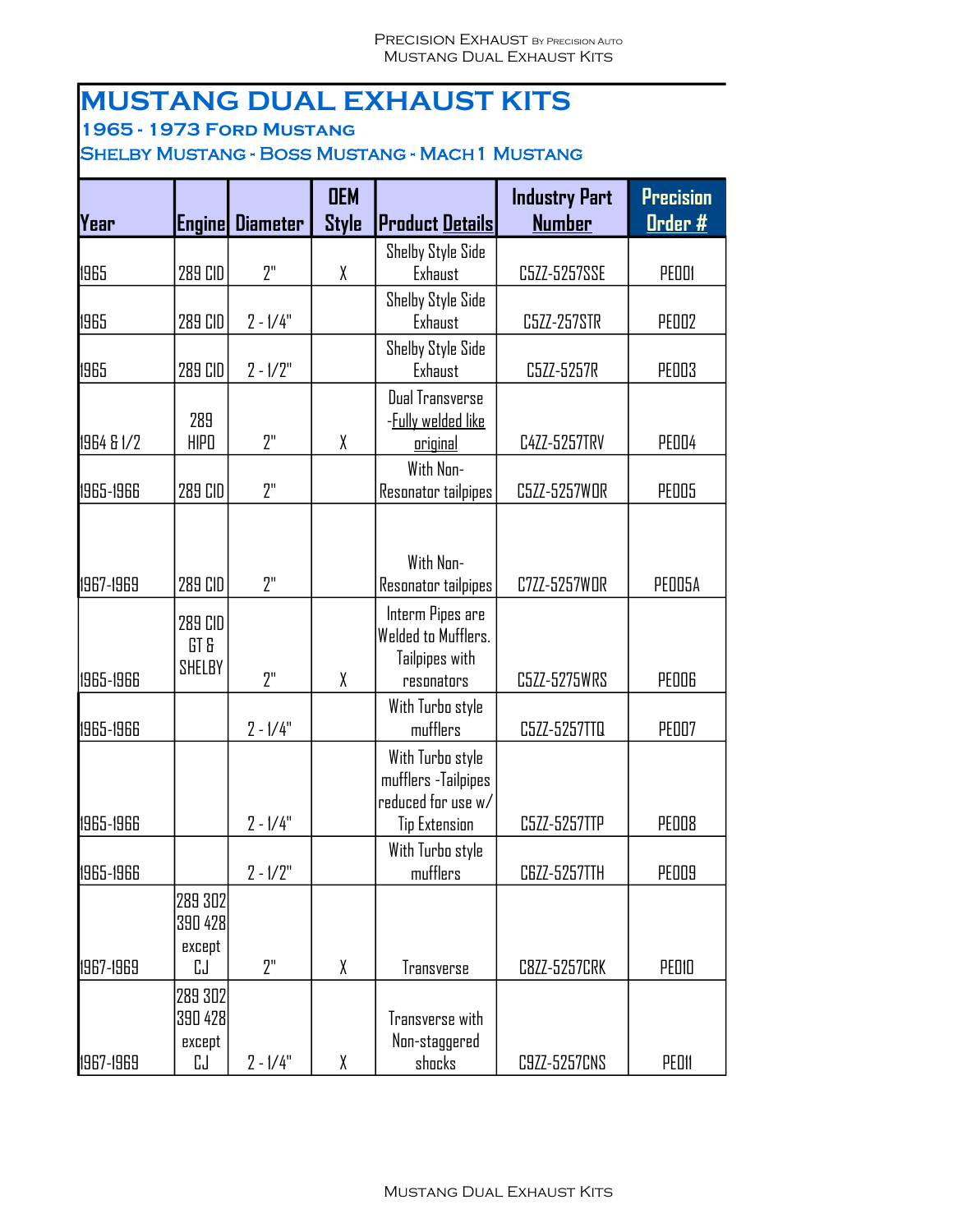#### PRECISION EXHAUST BY PRECISION AUTO Mustang Dual Exhaust Kits

|           |                            |                          |   | Transverse with                                                                     |                     |                   |
|-----------|----------------------------|--------------------------|---|-------------------------------------------------------------------------------------|---------------------|-------------------|
| 1968-1969 | 428 CJ                     | $2 - 1/4"$               | χ | staggered shocks                                                                    | C9ZZ-5257CRE        | PED12             |
| 1969      | Boss<br>302<br>Boss<br>429 | $2 - 1/4"$               | X | <b>Boss Transverse</b><br>with turned-down<br>tailpipes                             | C9ZZ-5257BTR        | <b>PED13</b>      |
| 1969      | <b>351W</b>                | 2-1/4"Inlet<br>2" Dutlet | χ | Transverse with<br>Non-staggered<br>shocks.                                         | C9ZZ-5257-351       | PED13A            |
| 1967-1969 | V8                         | $2 - 1/4"$               |   | With Turbo style<br>mufflers for use w/<br><b>Tip Extension</b><br>With High Output | C7ZZ-5257TTP        | PED14             |
| 1967-1969 | V8                         | $2 - 1/4"$               |   | Turbo Style<br><b>Mufflers</b>                                                      | C7ZZ-5257TTQ        | <b>PED15</b>      |
| 1967-1969 | V8                         | $2 - 1/2"$               |   | <b>With High Output</b><br>Turbo Style<br><b>Mufflers</b>                           | C8ZZ-5257TTH        | <b>PED16</b>      |
| 1967-1969 | V8                         | 2"                       |   | W/ "Precision<br>Performance"<br><b>Mufflers</b>                                    | C7ZZ-5257FLM        | PED17             |
| 1965-1966 | V8                         | $2 - 1/4"$               |   | W/ "Precision<br>Performance"<br><b>Mufflers</b>                                    | C5ZZ-5257FMR        | PED18A            |
| 1967-1969 | V8                         | $2 - 1/4"$               |   | W/ "Precision<br>Performance"<br>Mufflers                                           | C7ZZ-5257FMR        | PED <sub>18</sub> |
| 1965-1966 | V8                         | $2 - 1/2"$               |   | W/ "Precision<br>Performance"<br><b>Mufflers</b>                                    | C5ZZ-5257FTH        | PED19A            |
| 1967-1969 | V8                         | $2 - 1/2"$               |   | W/ "Precision<br>Performance"<br><b>Mufflers</b>                                    | C8ZZ-5257FTH        | <b>PED19</b>      |
| 1971-1973 | 302 CID                    | 2"                       |   | With Turbo Style<br>mufflers                                                        | DIZZ-5257ARK        | <b>PE020</b>      |
| 1971-1973 | 351 CID<br>429 CID         | $2 - 1/4"$               |   | Turbo - Tailpipes<br>Turn Down                                                      | <b>DIZZ-5257DRK</b> | <b>PE021</b>      |
| 1971-1973 | 351 CID<br>429 CID         | $2 - 1/4"$               |   | Turbo - Use with<br>Mach Tips<br>Antrecision                                        | <b>DIZZ-5257TRK</b> | <b>PE022</b>      |
| 1971-1973 | 351 CID<br>429 CID         | $2 - 1/4"$               |   | Performance"<br>Muffler Tailpipes<br>Turn Down                                      | DIZZ-5257FLM        | <b>PE023</b>      |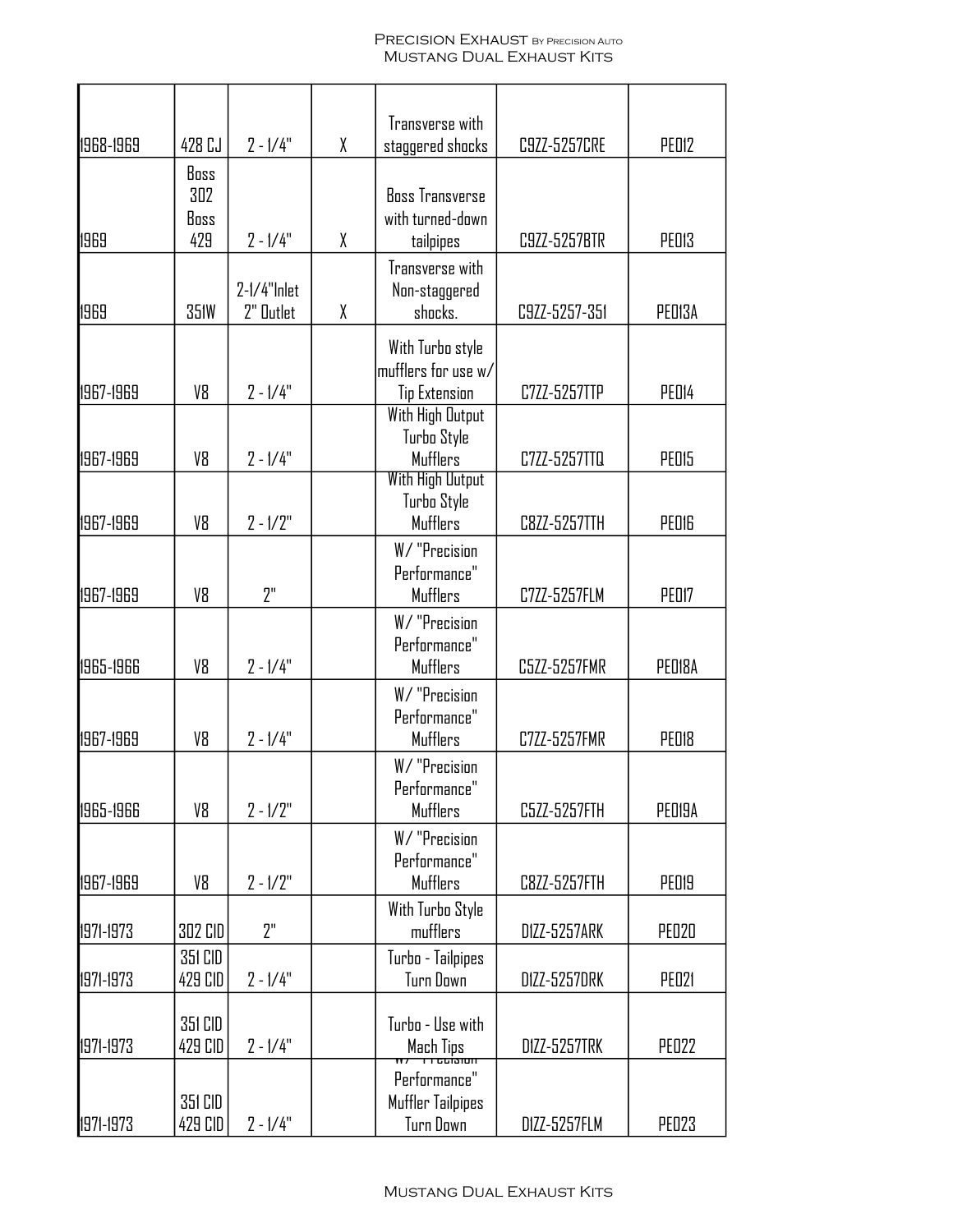#### PRECISION EXHAUST BY PRECISION AUTO Mustang Dual Exhaust Kits

|           |                                                 |            |   | W/"Precision                                                          |              |              |
|-----------|-------------------------------------------------|------------|---|-----------------------------------------------------------------------|--------------|--------------|
|           | 351 CID                                         |            |   | Performance"<br>Muffler Use with                                      |              |              |
| 1971-1973 | 429 CID                                         | $2 - 1/4"$ |   | Mach Tips                                                             | DIZZ-5257FTK | <b>PE024</b> |
| 1970      | 302 CID<br>351 CID<br>428 CID<br>429 CID        | $2 - 1/4"$ |   | With High Output<br>Turbo Style<br>Mufflers                           | DOZZ-5257TTQ | <b>PE025</b> |
| 1970      | 302 CID<br>351 CID<br>428 CID<br>429 CID        | $2 - 1/2"$ |   | With High Output<br>Turbo Style<br><b>Mufflers</b>                    | DOZZ-5257TTH | <b>PE026</b> |
| 1970      | 302 CID<br>351 CID<br>428 CID<br>429 CID        | $2 - 1/4"$ |   | W/ "Precision<br>Performance"<br><b>Mufflers</b>                      | DOZZ-5257FLM | PED27        |
| 1970      | <b>302 CID</b><br>351 CID<br>428 CID<br>429 CID | $2 - 1/2"$ |   | W/ "Precision<br>Performance"<br>Mufflers                             | DOZZ-5257FTH | <b>PE028</b> |
| 1970      | 351 CID<br>428 CID                              | $2 - 1/4"$ | χ | Machl with<br>staggered shocks                                        | DOZZ-5257MCH | <b>PE029</b> |
| 1970      | 351 CID<br>428 CID                              | $2 - 1/4"$ | χ | Machl without<br>staggered shocks                                     | DOZZ-5257MWD | <b>PE030</b> |
| 1970      | 351 CID<br>42&CID                               | $2 - 1/4"$ | χ | <b>Vual without</b><br>staggered shocks -<br>Not for Machl or<br>Boss | DOZZ-5257WOS | <b>PE031</b> |
| 1970      | Boss42<br>å                                     | $2 - 1/4"$ | χ | <b>Boss 302 Boss 429</b>                                              | DOZZ-5257BOS | <b>PE032</b> |
| 1970      | Boss42<br>Bœs                                   | $2 - 1/4"$ |   | Fully welded option<br>by request                                     |              | <b>PE033</b> |
| 1971      | 351 429<br>CID                                  | $2 - 1/4"$ | χ | Non Machi                                                             | D1ZZ-5257BOS | <b>PE034</b> |
| 1971-1973 | Machl<br>351 CID<br>429 CID                     | $2 - 1/4"$ | χ | Machl                                                                 | D1ZZ-5257MCH | <b>PE035</b> |

### **Dual Exhaust Notes:**

All Systems are have been test fit to correct date code OEM exhaust manifolds and are guaranteed to fit. All above mufflers come with brackets<u>"Welded-On"</u>to accept OEM Style exhaust hangers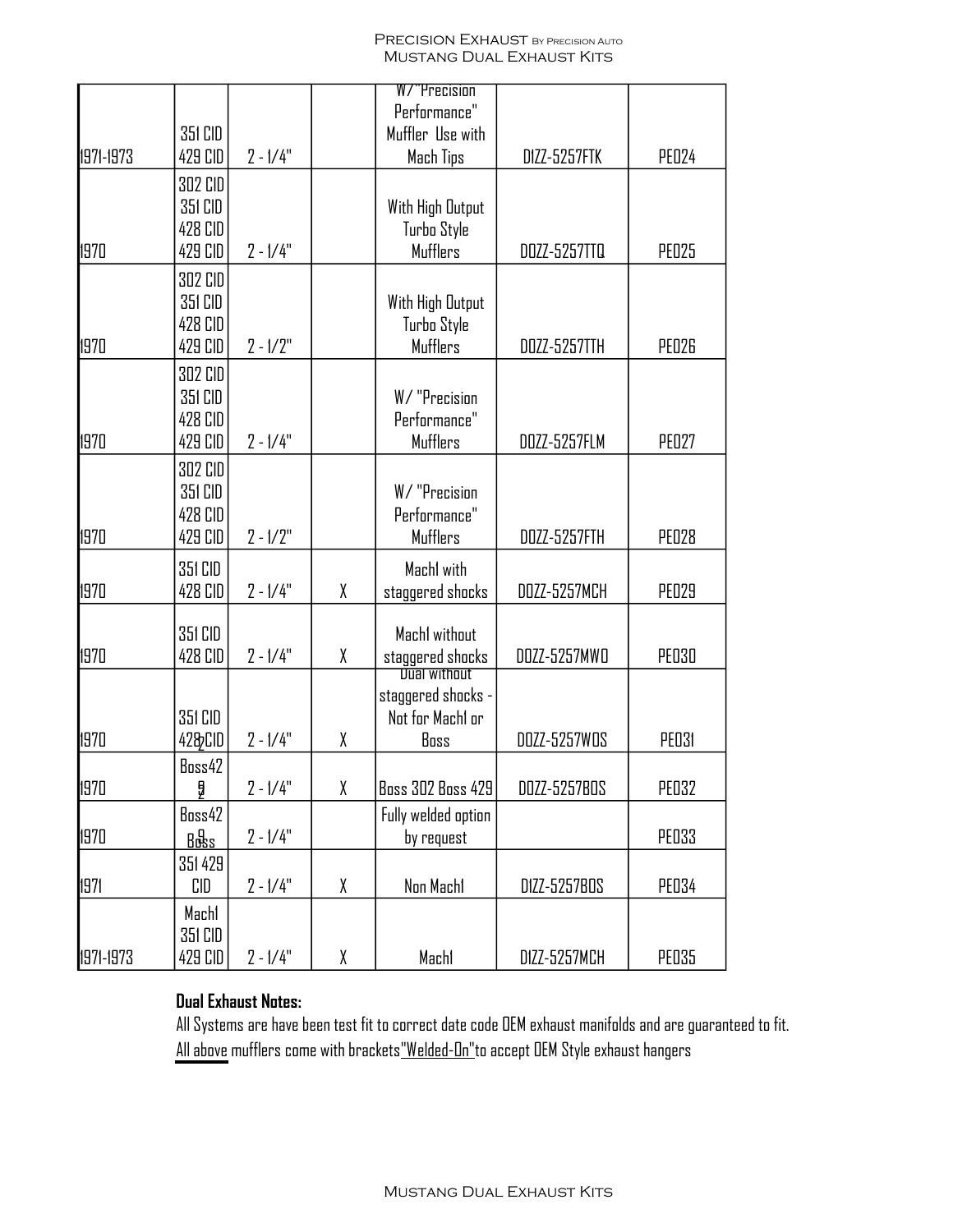## **MUSTANG H-PIPES**

## For use with DUAL EXHAUST SYSTEMS

**1965 - 1973 Ford Mustang - Shelby Mustangs**

| Year        | <b>Engine</b>      | <b>Diameter</b> | <b>DEM Style</b> | <b>Product</b><br><b>Details</b>        | <b>Industry Part</b><br><b>Number</b> | <b>Precision</b><br>Order # |
|-------------|--------------------|-----------------|------------------|-----------------------------------------|---------------------------------------|-----------------------------|
|             | 260 CID            |                 |                  |                                         |                                       |                             |
|             | 289 CID            |                 |                  |                                         |                                       |                             |
| 1965 - 1970 | 302 CID            | 2"              | χ                |                                         | C5ZZ-5246JR                           | <b>PED47</b>                |
|             | 260 CID            |                 |                  |                                         |                                       |                             |
|             | 289 CID            |                 |                  | * Use with                              |                                       |                             |
| 1965-1970   | 302 CID            | $2 - 1/4"$      |                  | <b>Stock Manifold</b>                   | C5ZZ-5246LR                           | <b>PED48</b>                |
| 1965-1967   | 289 HiPo           | 2"              | χ                |                                         | C5ZZ-5246KR                           | <b>PED49</b>                |
| 1965-1967   | 289 HiPo           | $2 - 1/4"$      |                  | * Use with<br><b>Stock Manifold</b>     | C5ZZ-5246BR                           | <b>PE050</b>                |
|             |                    |                 |                  |                                         |                                       |                             |
| 1967-1968   | 390 CID<br>428 CID | 2"              | χ                | Except CJ for<br>use <u>with spacer</u> | C7ZZ-5246MR                           | PEO51                       |
|             | 390 CID            |                 |                  | * Except CJ for                         |                                       |                             |
| 1967-1968   | 428 CID            | $2 - 1/4"$      |                  | use with spacer                         | C7ZZ-5246PR                           | <b>PEO52</b>                |
|             |                    |                 |                  | Except CJ for                           |                                       |                             |
|             | 390 CID            |                 |                  | use without                             |                                       |                             |
| 1969        | 428 CID            | 2"              | X                | spacer                                  | C9ZZ-5246TR                           | <b>PEO53</b>                |
|             |                    |                 |                  | Except CJ for                           |                                       |                             |
|             | 390 CID            |                 |                  | use without                             |                                       |                             |
| 1969        | 428 CID            | $2 - 1/4"$      |                  | spacer                                  | C9ZZ-5246RR                           | <b>PE054</b>                |
|             |                    |                 |                  | For use with                            |                                       |                             |
| 1968-1969   | 428 CJ             | $2 - 1/4"$      | χ                | spacer                                  | C9ZZ-5246FR                           | <b>PEO55</b>                |
|             |                    |                 |                  | $*$ For use $with$                      |                                       |                             |
| 1968-1969   | 428CJ              | $2 - 1/2"$      |                  | spacer                                  | C8ZZ-5246BR                           | <b>PEO56</b>                |
|             |                    |                 |                  | For use without                         |                                       |                             |
| 1969-1970   | 428CJ              | $2 - 1/4"$      | χ                | spacer                                  | DOZZ-5426DR                           | <b>PEO57</b>                |
|             |                    |                 |                  | For use without                         |                                       |                             |
| 1970        | 428CJ              | $2 - 1/2"$      |                  | spacer                                  | DOZZ-5426LR                           | <b>PEO58</b>                |
| 1969-1970   | <b>351W</b>        | $2 - 1/4"$      | χ                |                                         | C9ZZ-5246AR                           | <b>PEO59</b>                |
| 1969-1970   | <b>Boss 302</b>    | $2 - 1/2"$      | χ                |                                         | C9ZZ-5246HR                           | <b>PED60</b>                |
| 1969-1970   | <b>Boss 429</b>    | $2 - 1/4"$      | χ                | <b>With Heat Tube</b>                   | C9ZZ-5246JR                           | PEDGI                       |
|             |                    |                 |                  | Without Heat                            |                                       |                             |
| 1969-1970   | <b>Boss 429</b>    | $2 - 1/4"$      |                  | Tube                                    | C9ZZ-5426XR                           | PED62                       |
| 1970        | 351C 2V            | $2 - 1/4"$      |                  |                                         | DOZZ-5426NR                           | <b>PED63</b>                |
| 1970        | 351C 4V            | $2 - 1/4"$      | χ                |                                         | DOZZ-5246AR                           | PED64                       |
| 1971        | Boss 351           | $2 - 1/2"$      | χ                |                                         | D1ZZ-5246GR                           | PED65                       |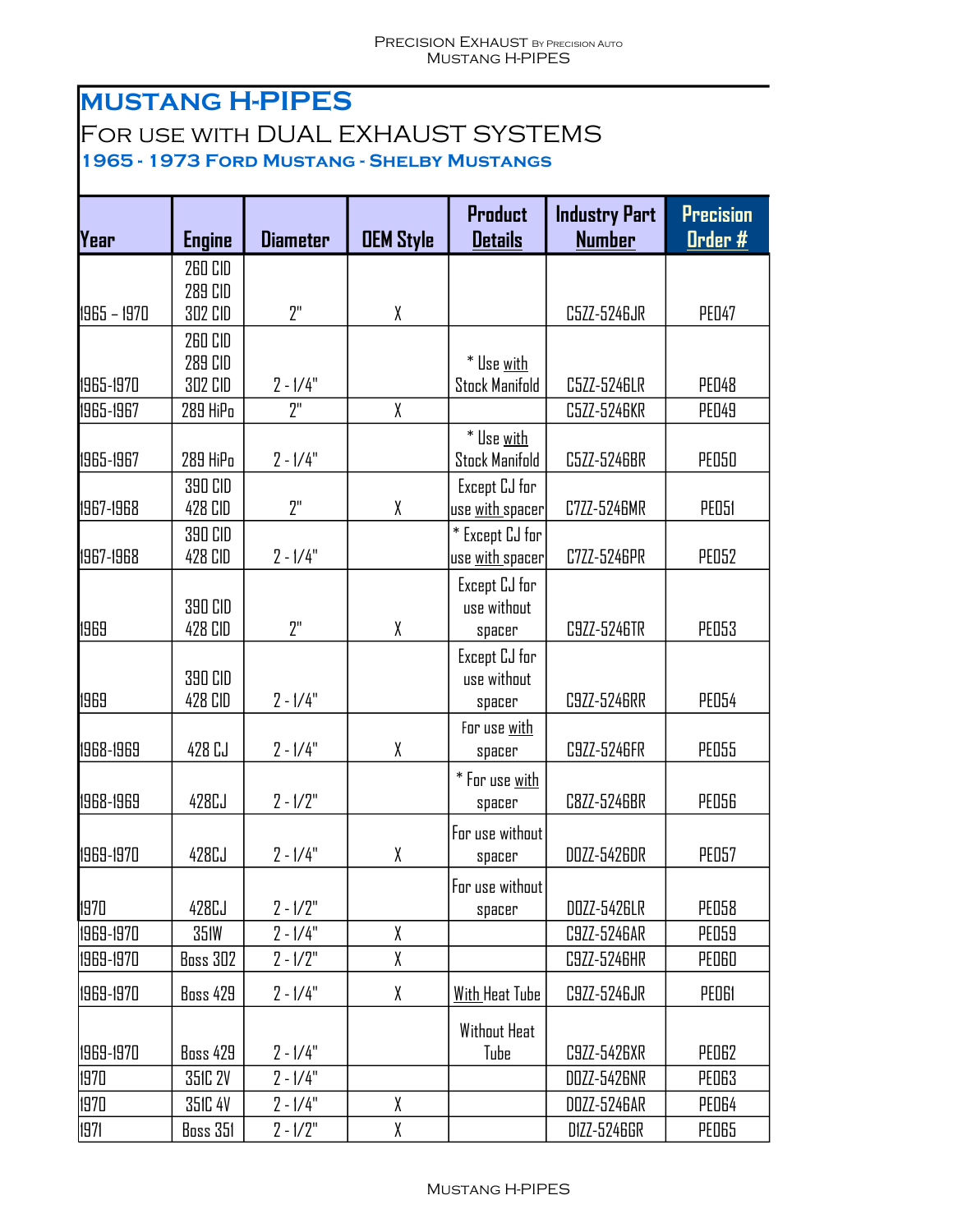#### PRECISION EXHAUST BY PRECISION AUTO Mustang H-PIPES

| 1971-1973 | 302 CID     | 7"         |   |                                                    | D1ZZ-5246CR | PEDGG        |
|-----------|-------------|------------|---|----------------------------------------------------|-------------|--------------|
| 1971      | 429 CID     | $2 - 1/2"$ | χ |                                                    | D1ZZ-5246ER | PEO67        |
|           | <b>351C</b> |            |   |                                                    |             |              |
| 1971-1973 | 2V & 4V     | $2 - 1/4"$ | χ |                                                    | D1ZZ-5246FR | PED68        |
|           |             |            |   | ** For use with                                    |             |              |
| 1965-1973 |             | 2"         |   | Tri-Y Headers                                      | MHHP3       | <b>PED69</b> |
|           |             |            |   | ** For use with<br>Tri-Y Headers                   |             |              |
| 1965-1973 |             | 2"         |   | by Scott Drake                                     | MHHP3       | PED69A       |
| 1965-1973 |             | $2 - 1/4"$ |   | ** For use with<br>Tri-Y Headers                   | MHHP4       | <b>PE070</b> |
| 1965-1973 |             | $2 - 1/4"$ |   | ** For use with<br>Tri-Y Headers<br>by Scott Drake | MHHP4       | PED70A       |
| 1965-1973 |             | $2 - 1/4"$ |   | ** For use with<br>428CJ Hooker<br>Headers         | MHHP8       | <b>PE071</b> |
| 1965-1973 |             | $2 - 1/2"$ |   | ** For use with<br>428CJ Hooker<br>Headers         | MHHP9       | <b>PE072</b> |

### **H-Pipe Notes**

H Pipes are all designed for to fit the correct year make model OEM Ford exhaust manifolds.

\*\* Includes slip-fit cross over pipe for easy installation.

OEM Style 2 - 1/2" H-Pipes are reduced to accept 2 - 1/4" intermediate pipes.

H-Pipe Headers are adjustable and may require modification.

Precision Exhaust Flattens all OEM Style H-Pipes to Factory Spec's

All H-Pipes include OEM Style Flanges.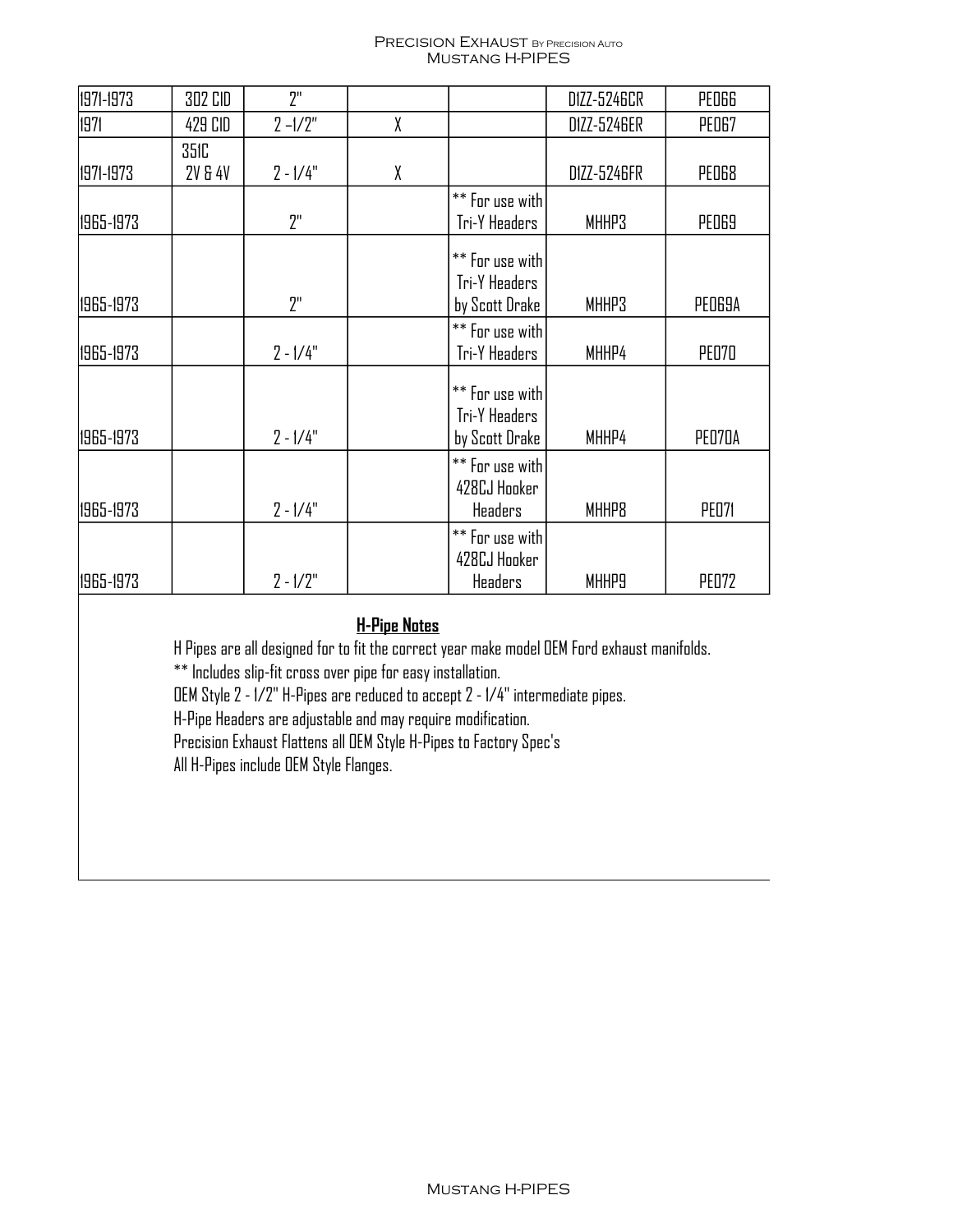## **Mustang Single Exhaust Kits 1965 - 1973 Ford Mustang**

| Year      |                                      | <b>Diameter</b> | <b>DEM Style</b> | <b>Product</b><br><b>Details</b>                                              | <b>Industry Part</b><br><b>Number</b> | <b>Precision</b> |
|-----------|--------------------------------------|-----------------|------------------|-------------------------------------------------------------------------------|---------------------------------------|------------------|
|           | <b>Engine</b>                        |                 |                  | Head pipe,                                                                    |                                       | <u>Order #</u>   |
| 1965-1966 | 170 CID<br><b>200 CID</b>            | $1 - 3/4"$      |                  | Intermediate pipe,<br>Muffler and<br><b>Tailpipe</b>                          | C5ZZ-5257ARK                          | <b>PE073</b>     |
| 1965-1966 | <b>260 CID</b><br>289 CID            | 7"              |                  | Intermediate pipe,<br>Muffler - Tailpipe                                      | C5ZZ-5257BRK                          | <b>PE074</b>     |
| 1965-1966 | 260 CID<br>289 CID                   | 2"              | χ                | Interm pipe w/in-<br>line Welded OEM<br>Style Resonator,<br>Tailpipe, Muffler | C5ZZ-5257DRK                          | <b>PE075</b>     |
| 1967      | 200 CID<br>w/Manual<br>Trans         | $1 - 3/4"$      |                  | Head pipe,<br>Intermediate pipe,<br>Muffler and<br>Tailpipe                   | C7ZZ-5257MRK                          | <b>PE076</b>     |
| 1967      | 200 CID<br>w/Auto<br>Trans           | 2"              |                  | Head pipe,<br>Intermediate pipe,<br>Muffler and<br><b>Tailpipe</b>            | C7ZZ-5257ARK                          | <b>PED77</b>     |
| 1967      | 289 CID                              | 2"              | X                | Interm pipe w/in-<br>line Welded OEM<br>Style Resonator,<br>Tailpipe, Muffler | C7ZZ-5257BRK                          | <b>PED78</b>     |
| 1968-1970 | 200 CID<br>250 CID                   | 2"              |                  | Intermediate pipe,<br>Muffler & Tailpipe                                      | C8ZZ-5257LRK                          | <b>PE079</b>     |
| 1968-1970 | 289 CID<br><b>302 CID</b><br>351 CID | $2 - 1/4"$      |                  | Interm pipe,<br>Muffler & Tailpipe                                            | C8ZZ-5257JRK                          | <b>PED80</b>     |
| 1971-1973 | 250 CID                              | 2"              |                  | Interm pipe,<br>Muffler & Tailpipe                                            | C8ZZ-5257HRK                          | PED81            |
| 1971-1973 | 302 CID<br>351 CID                   | $2 - 1/4"$      |                  | Interm pipe,<br>Muffler, & Tailpipe                                           | C8ZZ-5257NRK                          | <b>PE082</b>     |

1965-1967 (6 Cylinder Kits) (170 & 200 CID) include the Head Pipe.

1968-1973 (6 Cylinder Kits) (170 & 200 CID) Head Pipe Must be ordered separate.

All V8 Kits - (see Y-Pipe Section for details not included w/Kit) include interm, muffler and tailpipe only.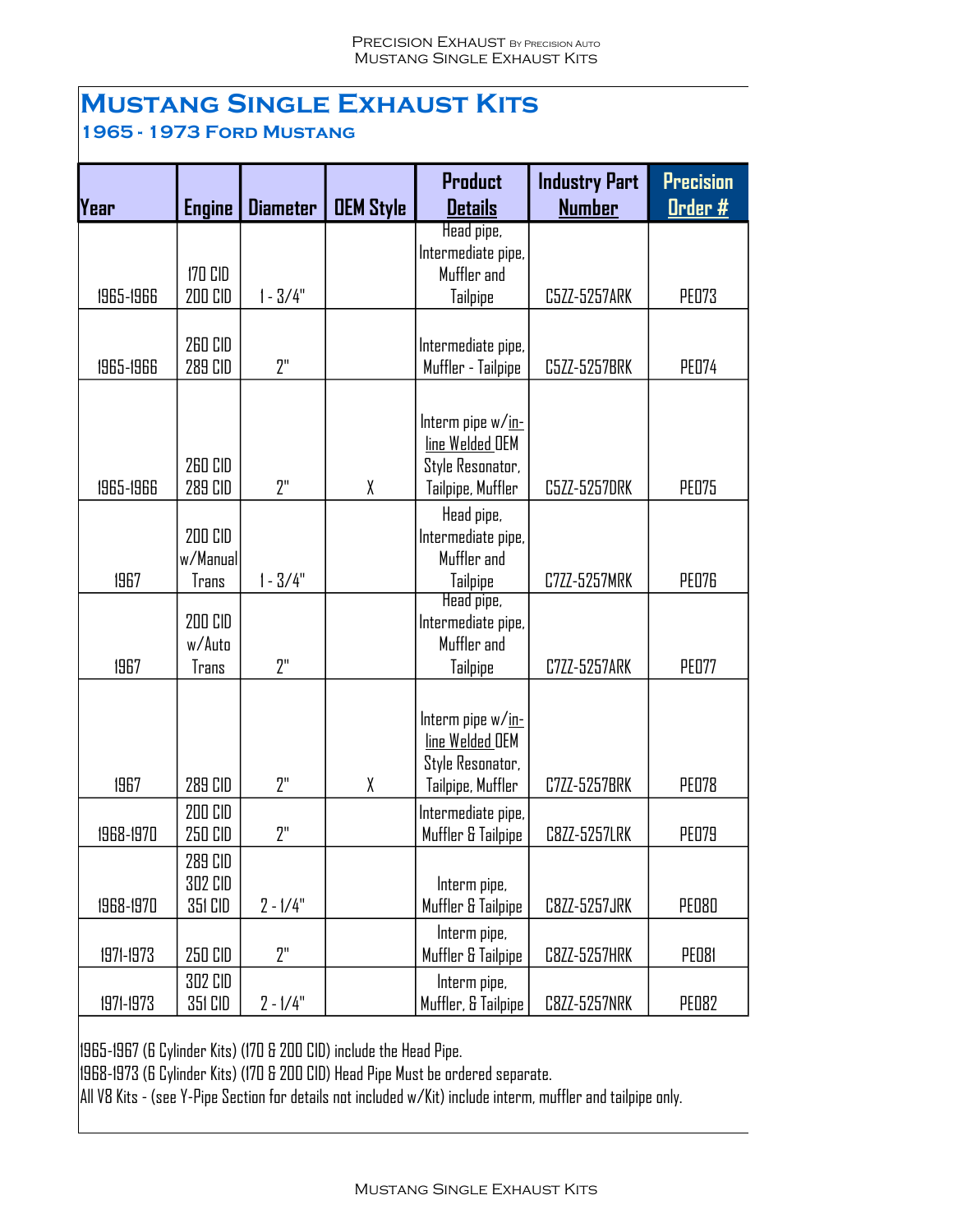## **MUSTANG HEAD PIPES**

For use with Single Exhausts - 6 Cylinder **1965 - 1973 Ford Mustang Only**

| Year      | <b>Engine</b>  | <b>Diameter</b> | <b>OEM Style</b> | <b>Product</b><br><b>Details</b> | <b>Industry Part</b><br><b>Number</b> | <b>Precision</b><br>Order # |
|-----------|----------------|-----------------|------------------|----------------------------------|---------------------------------------|-----------------------------|
|           | <b>170 CID</b> |                 |                  | Head Pipe 6                      |                                       |                             |
| 1965-1966 | 200 CID        | $1 - 3/4"$      |                  | Cylinder                         | 44176                                 | <b>PED83</b>                |
| 1967      | 200 CID        | $1 - 3/4"$      |                  | Manual Trans                     | 44235                                 | <b>PE084</b>                |
| 1967      | 200 CID        | "?              |                  | <b>Automatic Trans</b>           | 44245                                 | <b>PED85</b>                |
| 1968-1970 | 200 CID        | 2"              |                  | Head Pipe 6<br>Cylinder          | 44277                                 | <b>PED86</b>                |
| 1969-1970 | 250 CID        | 2"              |                  | Head Pipe 6<br>Cylinder          | 44280                                 | <b>PE087</b>                |
| 1971-1973 | 250 CID        | "?              |                  | Head Pipe 6<br>Cylinder          | 44367                                 | <b>PED88</b>                |

### **Head Pipe Notes;**

All Head Pipes Include the OEM Style Flange.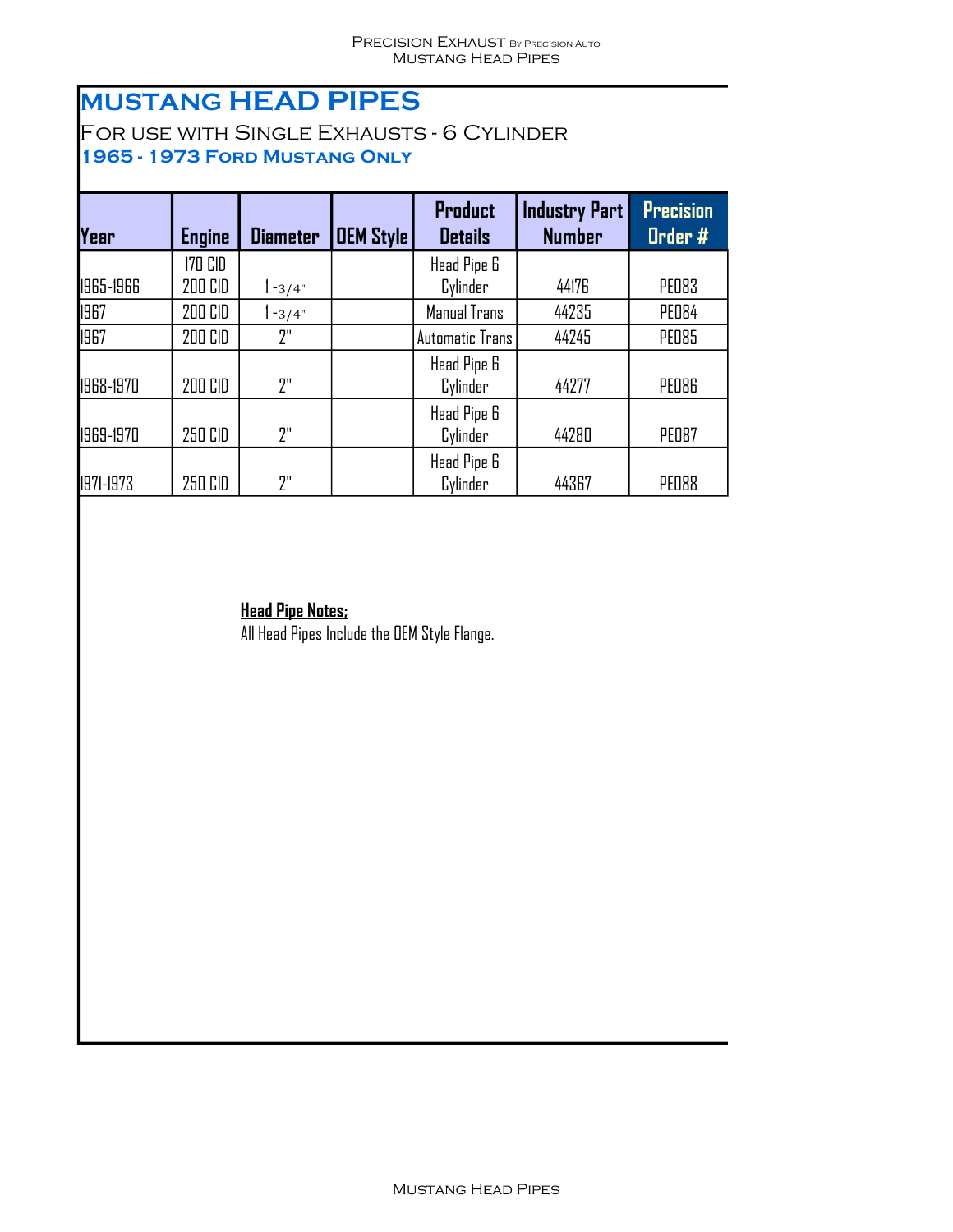## **MUSTANG Y-PIPES**

## For use with SINGLE EXHAUST SYSTEMS **1965 - 1973 Ford Mustang Only**

| Year      | <b>Engine</b> | <b>Diameter</b> | <b>OEM Style</b> | <b>Product</b><br><b>Details</b> | <b>Industry Part</b><br><b>Number</b> | <b>Precision</b><br>Order # |
|-----------|---------------|-----------------|------------------|----------------------------------|---------------------------------------|-----------------------------|
|           | 260 CID       |                 |                  |                                  |                                       |                             |
| 1965-1966 | 289 CID       | 2"              | X                |                                  | C5ZZ-5246FR                           | <b>PE036</b>                |
| 1967      | 289 CID       | 2"              | X                |                                  | C7ZZ-5246AR                           | <b>PE037</b>                |
|           | 302 CID       |                 |                  | 2" Pipe with<br>$2 - 1/4"$       |                                       |                             |
| 1968-1969 | 289 CID       | 2"              | X                | outlet                           | C8ZZ-5246CR                           | <b>PE038</b>                |
|           |               |                 |                  | 2" Pipe with<br>$2 - 1/4"$       |                                       |                             |
| 1970      | 302 CID       | 7"              | χ                | outlet                           | DOZZ-5246BR                           | <b>PE039</b>                |
| 1969-1970 | <b>351W</b>   | $2 - 1/4"$      | χ                |                                  | C9ZZ-5246GR                           | <b>PED40</b>                |
| 1970      | 315C 2v       | $2 - 1/4"$      | X                |                                  | DOZZ-5246CR                           | PED <sub>41</sub>           |
|           |               |                 |                  | 2" Pipe with<br>$2 - 1/4"$       |                                       |                             |
| 1971-1973 | 302 CID       | 2"              | χ                | outlet                           | D1ZZ-5246AR                           | <b>PED42</b>                |
|           |               |                 |                  | 2" Pipe with<br>$2 - 1/4"$       |                                       |                             |
| 1971-1973 | <b>351C</b>   | 2"              | χ                | outlet                           | D1ZZ-5246BR                           | PED43A                      |

### **Y-Pipe Notes;**

All Y-Pipes include OEM Style Flanges.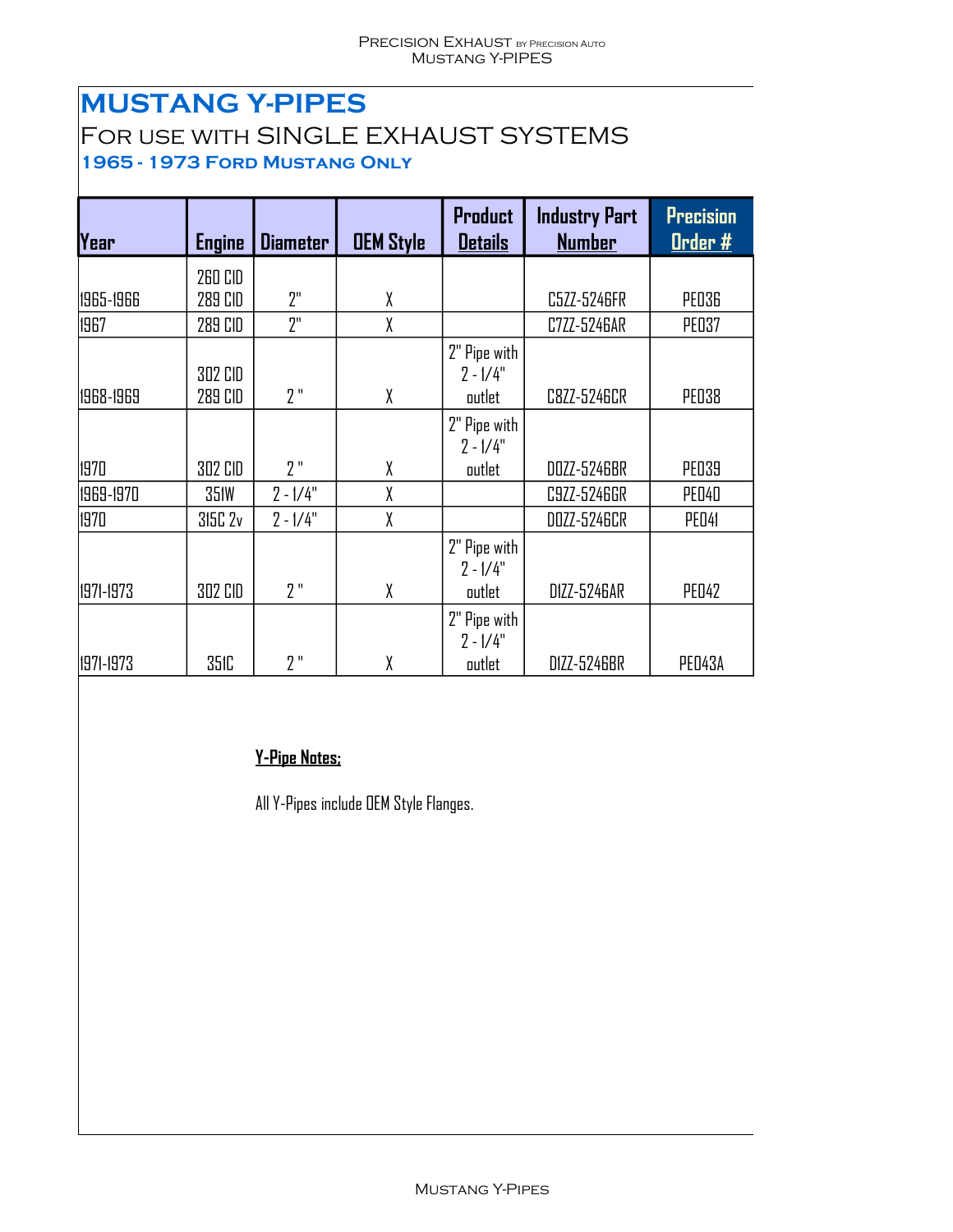## **MUSTANG INTERMEDIATE PIPES**

For use with Single & Dual Exhausts **1965 - 1973 Ford Mustang Only**

| Year                                        | <b>Engine</b>                 |                                       |   | <b>Diameter OEM Style Product Details</b>              | <b>Industry Part</b><br><b>Number</b> | <b>Precision</b><br><u> Order #</u> |
|---------------------------------------------|-------------------------------|---------------------------------------|---|--------------------------------------------------------|---------------------------------------|-------------------------------------|
| For Use With –                              |                               | <b>MUSTANG SINGLE EXHAUST SYSTEMS</b> |   |                                                        |                                       |                                     |
| 1965-1966                                   | <b>170 CID</b><br>200 CID     | $1 - 3/4"$                            |   | Intermediate Pipe 6<br>Cylinder                        | 46165                                 | <b>PED89</b>                        |
| 1965-1966                                   | <b>260 CID</b><br>289 CID     | 2"                                    |   | Without Resonator                                      | 46160                                 | <b>PE090</b>                        |
| 1965-1966                                   | 260 CID<br>289 CID            | 2"                                    | X | * Including Welded<br>Resonator                        | <b>46140WR</b>                        | <b>PE091</b>                        |
| 1967                                        | 200 CID<br>w/MT               | $1 - 3/4"$                            |   | Manual Transmission<br>Intermediate Pipe 6<br>Cylinder | 46204                                 | <b>PE092</b>                        |
| 1967                                        | <b>289 CID</b>                | 2"                                    | X | * Auto Trans w/<br><b>Welded Resonator</b>             | <b>46204WR</b>                        | <b>PED93</b>                        |
| 1967                                        | 200 w/AT<br>& 289 CID         | 2"                                    |   | Auto Trans<br>Intermediate Pipe 6 8<br>8 Cylinder      | 46292                                 | <b>PE094</b>                        |
| 1968-1970                                   | 200 CID<br>250 CID            | 2"                                    |   | Intermediate Pipe 6<br>Cylinder                        | 43416                                 | <b>PE095</b>                        |
| 1968-1970                                   | 289 CID<br>302 CID<br>351 CID | $2 - 1/4"$                            |   | Intermediate Pipe 8<br>Cylinder                        | 43415                                 | <b>PE096</b>                        |
| 1971-1973                                   | 250 CID                       | 2"                                    |   | Intermediate Pipe 6<br>Cylinder                        | 43488                                 | <b>PE097</b>                        |
| 1971-1973                                   | 302 CID<br>351 CID            | $2 - 1/4"$                            |   | Intermediate Pipe 8<br>Cylinder                        | 44369                                 | <b>PED98</b>                        |
| For Use With - MUSTANG DUAL EXHAUST SYSTEMS |                               |                                       |   |                                                        |                                       |                                     |
| 1965-1970                                   | 289 CID<br>302 CID            | 2"                                    |   | Intermediate Pipe<br>-Left Hand                        | 45014                                 | <b>PE099</b>                        |
| 1965-1970                                   | 289 CID<br>302 CID            | 2"                                    |   | Intermediate Pipe-<br><b>Right Hand</b>                | 45015                                 | PEIDD                               |

\* Anon-welded version is available at a reduced shipping cost due to box size.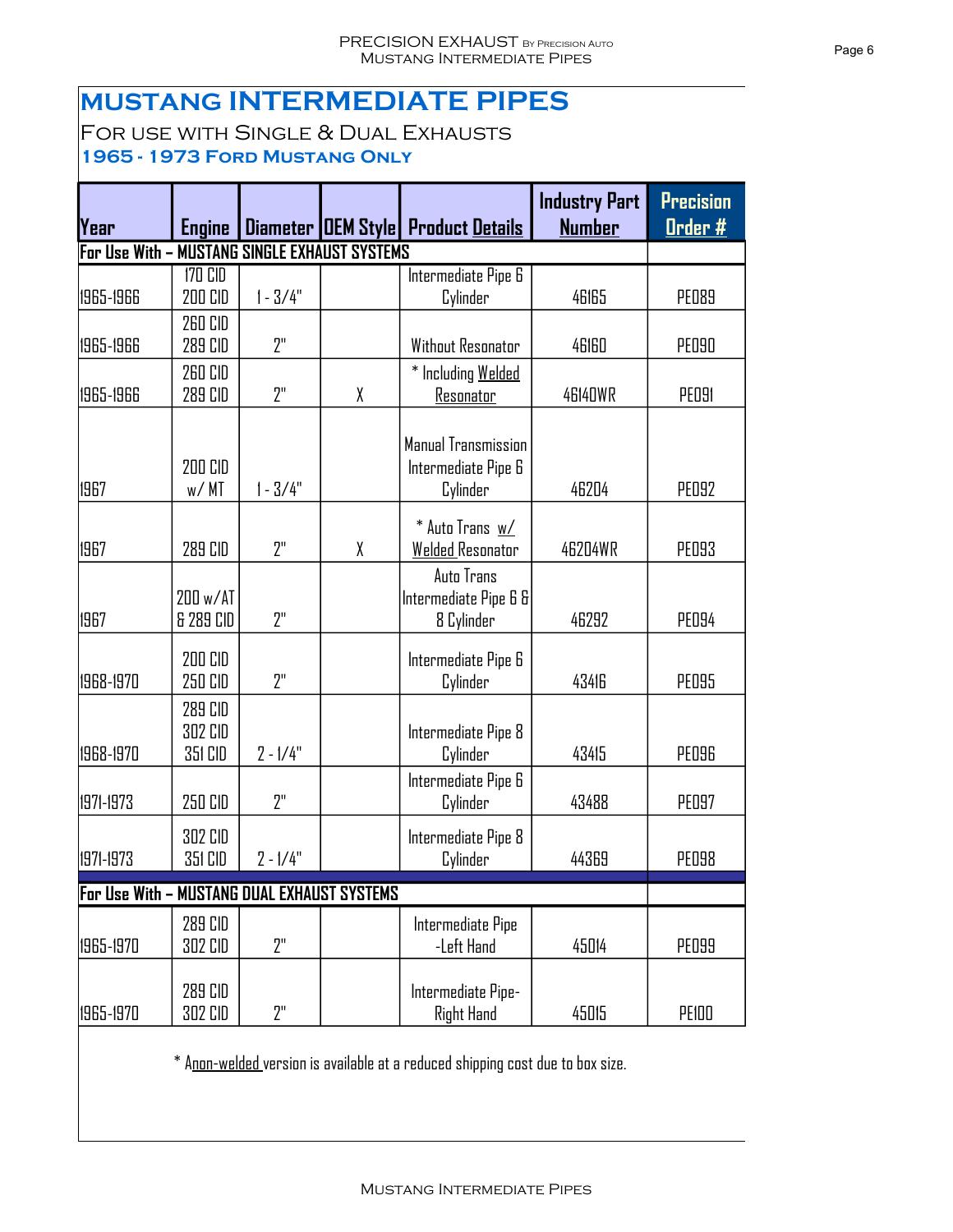## **MUSTANG TAILPIPES** For use with Single & Dual Exhausts **1965 - 1973 Ford Mustang Only**

| Year                                  | <b>Engine</b>             | <b>Diameter</b>                          | <b>OEM</b><br><b>Style</b> | <b>Product</b><br><b>Details</b>                                              | <b>Industry Part</b><br><b>Number</b> | <b>Precision</b><br>Order # |
|---------------------------------------|---------------------------|------------------------------------------|----------------------------|-------------------------------------------------------------------------------|---------------------------------------|-----------------------------|
| For Use With - SINGLE EXHAUST SYSTEMS |                           |                                          |                            |                                                                               |                                       |                             |
| 1965-1966                             | <b>170 CID</b><br>200 CID | $1 - 3/4"$                               |                            | * Tailpipe 6-<br>Cylinder                                                     | 42256                                 | PEIDI                       |
| 1965-1966                             | 260 CID<br>289 CID        | 2"                                       |                            | * Tailpipe 8-<br>Cylinder                                                     | 42257                                 | <b>PE102</b>                |
| 1967                                  | 200 CID<br>289 CID        | 2"                                       |                            | * Tailpipe 6 &<br>8 Cylinder                                                  | 42259                                 | PEID3                       |
| 1968-1970                             | 200 CID<br>250 CID        | 2"                                       |                            | * Tailpipe 6-<br>Cylinder                                                     | 44271                                 | PEID4                       |
| 1968-1970                             | <b>302 CID</b><br>351 CID | $2 - 1/4"$                               |                            | * Tailpipe 8-<br>Cylinder                                                     | 44573                                 | PEID5                       |
| 1971-1973                             | 250 CID                   | 2"                                       |                            | * Tailpipe 6-<br>Cylinder                                                     | 44272                                 | PEIDG                       |
| 1971-1973                             | 302 CID<br>351 CID        | $2 - 1/4"$                               |                            | * Tailpipe 8-<br>Cylinder                                                     | 44574                                 | PEID7                       |
| For Use With - DUAL EXHAUST SYSTEMS   |                           |                                          |                            |                                                                               |                                       |                             |
| 1965-1970                             | 289 CID<br><b>302 CID</b> | $2"w/$ Factory<br>Style 1-3/4"<br>Outlet |                            | <b>Tailpipe</b><br>without<br>Resonator -<br>Left Hand<br><del>Tailpipe</del> | 31485                                 | <b>PE108</b>                |
| 1965-1970                             | 289 CID<br><b>302 CID</b> | $2"w/$ Factory<br>Style 1-3/4"<br>Outlet |                            | without<br>Resonator -<br>Right Hand                                          | 31484                                 | <b>PE109</b>                |
| 1965-1966 GT                          | 289 CID<br><b>302 CID</b> | $2"w/$ Factory<br>Style 1-3/4"<br>Outlet | χ                          | <b>Tailpipe</b><br>Including<br>Resonator -<br>Left Hand                      | 31485WR                               | PEIID                       |
| 1965-1966 GT                          | 289 CID<br>302 CID        | $2"w/$ Factory<br>Style 1-3/4"<br>Outlet | χ                          | <b>Tailpipe</b><br>Including<br>Resonator -<br>Right Hand                     | 31484WR                               | PEIII                       |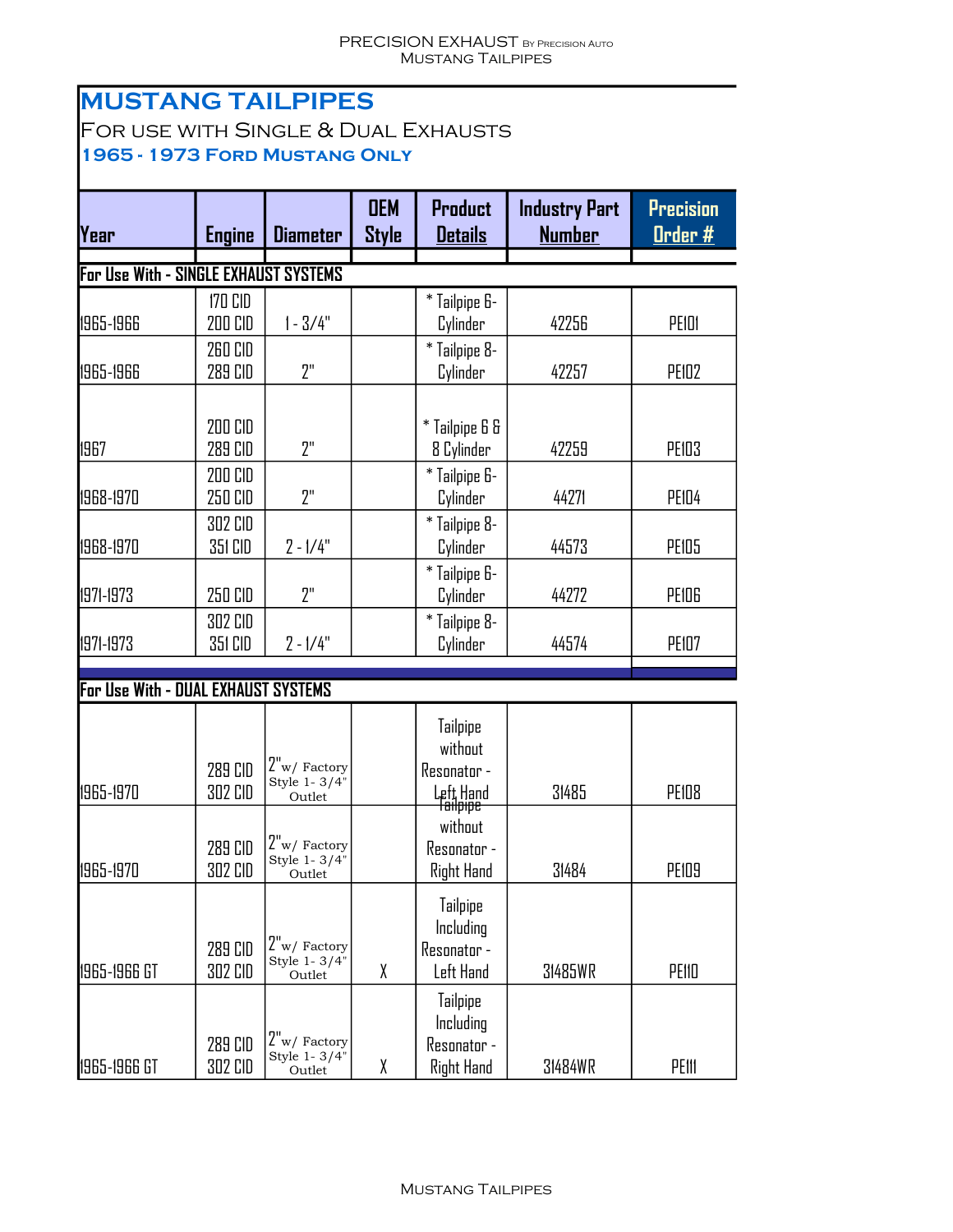#### PRECISION EXHAUST By Precision Auto Mustang Tailpipes

| 1967-1969 | 289 CID<br>302 CID<br><b>351W 390</b><br>CID | $ 2"$ <sub>w</sub> / $Factors$<br>Style 1-3/4"<br>Outlet | X | Iransverse<br>System "Pair"                      | C7ZZ-5255PR | PE121        |
|-----------|----------------------------------------------|----------------------------------------------------------|---|--------------------------------------------------|-------------|--------------|
| 1968-1969 | 428 CJ<br>MACH <sub>1</sub><br>SHELBY        | $2 - 1/4''w/$<br>Factory Style<br>$1 - 3/4"$<br>Outlet   | X | Iransverse<br>System "Pair"                      | C8ZZ-5255PR | <b>PE122</b> |
| 1969      | <b>BOSS 302</b><br>BOSS 429<br>& GT          | $2 - 1/4$                                                |   | <i>Iransverse</i><br>'System "Pair"<br>Turndowns | C9ZZ-5255PR | PE121A       |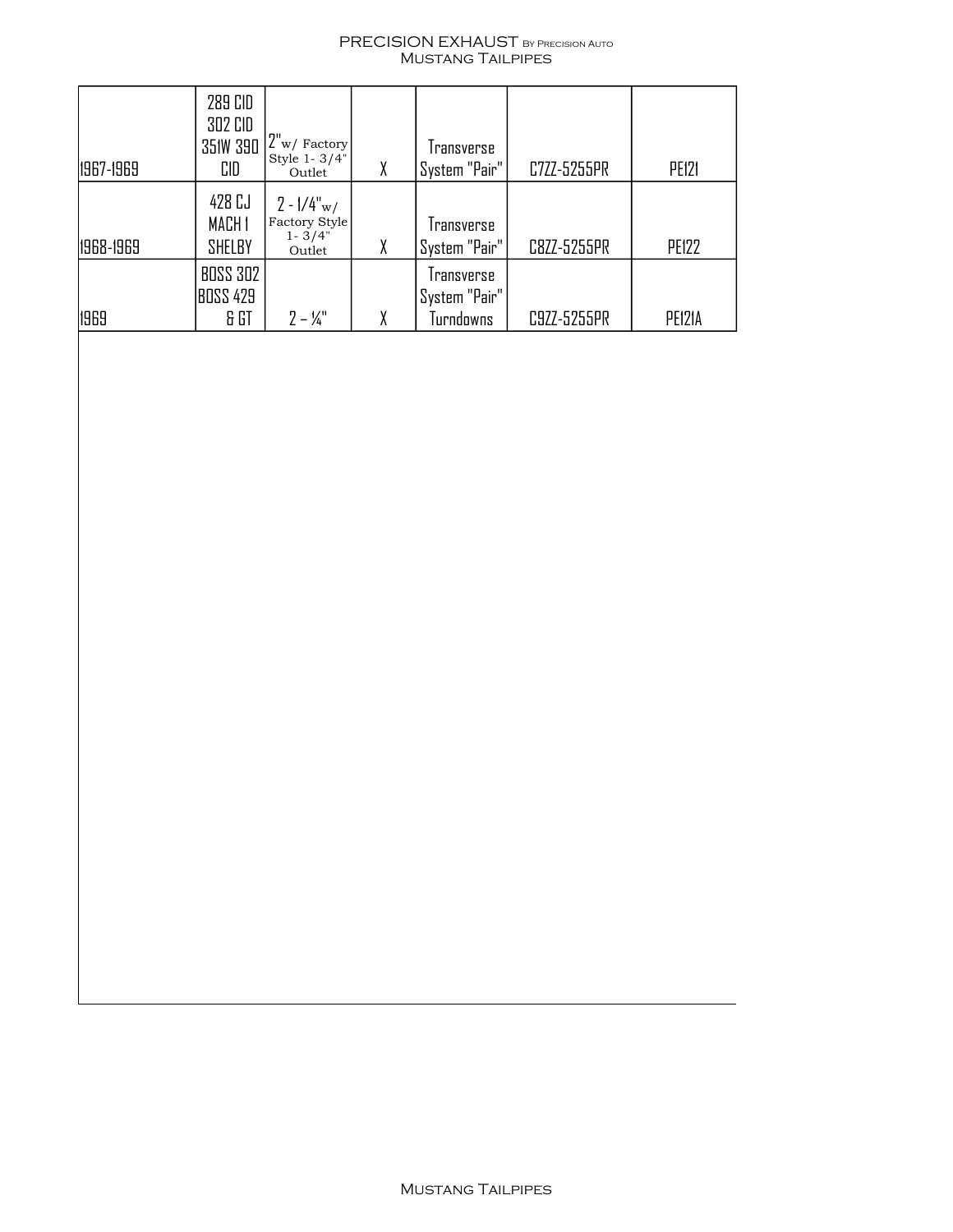# **MUSTANG MUFFLERS**

For use with Single Exhausts **1965 - 1973 Ford Mustang Only**

| Year      | <b>Engine</b>                        | <b>Diameter</b>     | <b>OEM Style</b> | <b>Product</b><br><b>Details</b>              | <b>Industry Part</b><br><b>Number</b> | <b>Precision</b><br><u>Order #</u> |
|-----------|--------------------------------------|---------------------|------------------|-----------------------------------------------|---------------------------------------|------------------------------------|
|           | 170 CID                              |                     |                  | Muffler 6-                                    |                                       |                                    |
| 1965-1966 | 200 CID                              | $1 - 3/4"$          |                  | Cylinder                                      | 86956                                 | PE112                              |
| 1965-1966 | <b>260 CID</b><br>289 CID            | 2"                  |                  | Muffler 8-<br>Cylinder                        | 86955                                 | PE113                              |
|           | 200 CID                              |                     |                  | Muffler 6 & 8                                 |                                       |                                    |
| 1967      | 289 CID                              | יי?                 |                  | Cylinder                                      | 80137                                 | PE114                              |
| 1967      | 200 CID                              | $1 - 3/4"$          | χ                | Muffler w/<br><b>Welded Tailpipe</b>          | <b>C7ZZ-5230C</b>                     | PE115                              |
| 1967      | 289 CID                              | יי?                 | χ                | Muffler w/<br>Welded Tailpipe                 |                                       | PEIIG                              |
| 1967      | 200 CID                              | $1 - 3/4 \times 2"$ |                  | Muffler Inlet<br>connector w/<br>Manual Trans | 46204C                                | PE117                              |
| 1968-1973 | 200 CID<br>250 CID                   | 2 <sup>''</sup>     |                  | Muffler 6-<br>Cylinder                        | 80440                                 | PE118                              |
| 1968-1973 | 289 CID<br>302 CID<br>351 CID        | $2 - 1/4"$          |                  | Muffler 8-<br>Cylinder                        | 80030                                 | PE119                              |
| 1967-1969 | 289 CID<br><b>302 CID</b><br>351 CID | ייף                 | Transverse       | Muffler 8-<br>Cylinder                        | C9ZZ-5230E                            | <b>PE120</b>                       |
| 1967-1969 | 289 CID<br><b>302 CID</b><br>351 CID | $2 - 1/4"$          | Transverse       | Muffler 8-<br>Cylinder                        | C9ZZ-5230C                            | PE120a                             |

\*\* CALL FOR PRICING AND AVAILABILITY ON DUAL MUFFLER KITS

### **Muffler Notes;**

All above mufflers come with brackets<u>"Welded-On"</u>to accept OEM Style exhaust hangers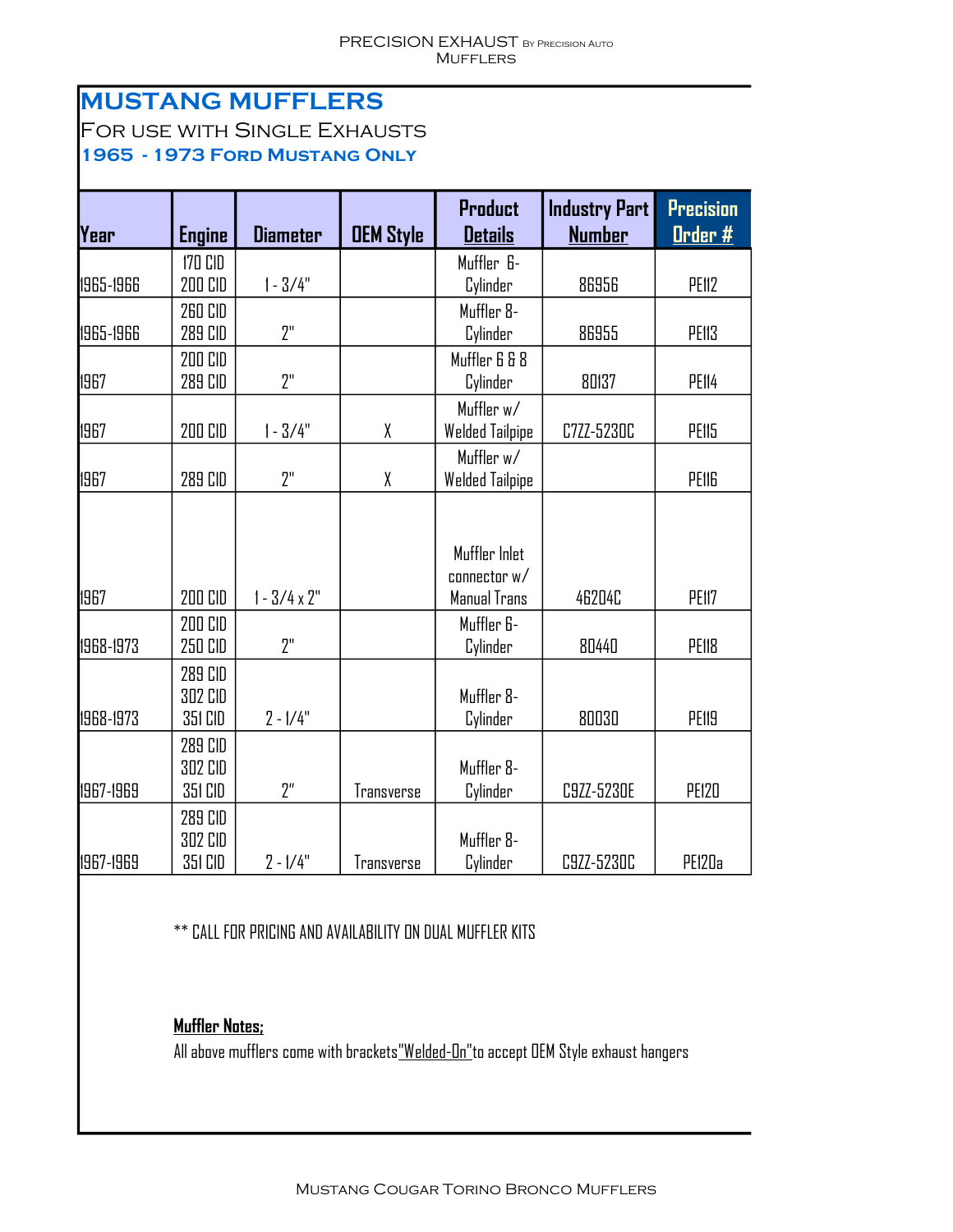## **MUSTANG X-PIPES**

# For use with DUAL EXHAUST SYSTEMS

**1965 - 1973 Ford Mustang Only**

| Year      | <b>Engine</b>                        | <b>Diameter</b> | <b>OEM Style</b> | <b>Product</b><br><b>Details</b>                         | <b>Industry Part</b><br><b>Number</b> | <b>Precision</b><br>Order # |
|-----------|--------------------------------------|-----------------|------------------|----------------------------------------------------------|---------------------------------------|-----------------------------|
|           |                                      |                 |                  | * For use with                                           |                                       |                             |
| 1965-1973 |                                      | 7"              |                  | Tri-Y Headers<br>- Mustang &<br>Shelby                   | MHXP3                                 | <b>PED43</b>                |
| 1965-1973 |                                      | $2 - 1/4"$      |                  | * For use with<br>Tri-Y Headers<br>- Mustang &<br>Shelby | MHXP4                                 | <b>PED44</b>                |
| 1965-1970 | <b>260 CID</b><br>289 CID<br>302 CID | יי?             |                  | Uses Stock<br>Manifolds -<br>Mustang Only                | C5ZX-5246JR                           | <b>PED45</b>                |
| 1965-1970 | 260 CID<br>289 CID<br>302 CID        | $2 - 1/4"$      |                  | Uses Stock<br>Manifolds -<br>Mustang Only                | C5ZX-5246LR                           | PED46                       |

HEADER X pipe may require modification when installed. This item may be used with other headers with Modification. Slip fit crossover.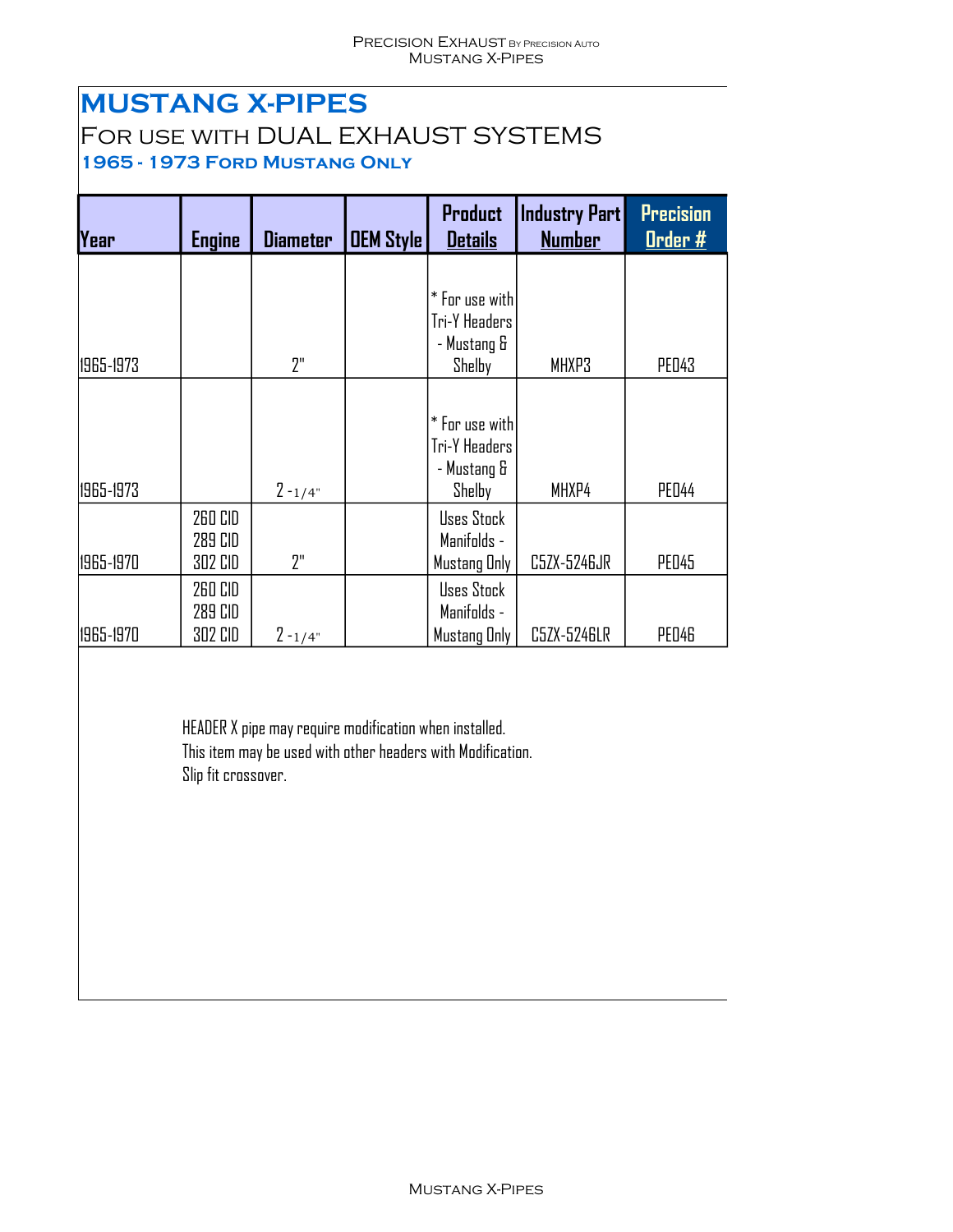#### COUGAR EXHAUST Dual Exhaust - H-PIPES By Precision Auto

|                                 |                | <b>COUGAR EXHAUST SYSTEMS</b>             |                  |                                |                      |                              |
|---------------------------------|----------------|-------------------------------------------|------------------|--------------------------------|----------------------|------------------------------|
|                                 |                | <b>DUAL EXHAUST - H AND Y PIPES</b>       |                  |                                |                      |                              |
|                                 |                | 1967 - 1973 FORD MERCURY COUGAR           |                  |                                |                      |                              |
|                                 |                |                                           |                  | Product                        | <b>Industry Part</b> | <b>Precision</b>             |
| <b>Year</b>                     | <b>Engine</b>  | <b>Diameter</b>                           | <b>DEM Style</b> | <b>Details</b>                 | <b>Number</b>        | <u>Drder #</u>               |
|                                 |                | <b>DUAL EXHAUST KITS - MERCURY COUGAR</b> |                  |                                |                      |                              |
|                                 |                |                                           |                  | Transverse OEM                 |                      |                              |
| 1967                            | 390 CID        | 2"                                        | χ                | <b>Style Direct Fit</b>        |                      | <b>PE409</b>                 |
|                                 | 289 CID        |                                           |                  |                                |                      |                              |
|                                 | 302 CID        | י ?                                       |                  | <b>OEM Style Direct</b>        |                      |                              |
| 1968 - 1969                     | <b>390 CID</b> |                                           | χ<br>χ           | Fit                            |                      | <b>PE410</b>                 |
| 1969-1970<br>1969               | 428CJ<br>351W  | $2 - 1/4"$<br>$2 - 1/4"$                  | χ                | 428 CJ Big Block               |                      | <b>PE415</b><br><b>PE414</b> |
| 1970                            | 351 C          | $2 - 1/4"$                                | χ                | 351 DEM Style<br>351 DEM Style |                      | <b>PE416</b>                 |
| 1971-1973                       | 351 C          | $2 - 1/4"$                                | χ                | 351 DEM Style                  |                      | <b>PE418</b>                 |
| 1971                            | 429            | $2 - 1/4"$                                | X                | 429 DEM Style                  |                      | <b>PE417</b>                 |
|                                 |                |                                           |                  |                                |                      |                              |
| <b>H PIPES - MERCURY COUGAR</b> |                |                                           |                  |                                |                      |                              |
|                                 | 289 CID        |                                           |                  |                                |                      |                              |
| 1967-1970                       | 302 CID        | ייף                                       | χ                |                                | C5ZZ-5246JR          | <b>PED47</b>                 |
|                                 | 289 CID        |                                           |                  | * Use with Stock               |                      |                              |
| 1967-1970                       | 302 CID        | $2 - 1/4"$                                |                  | Manifold                       | C5ZZ-5246LR          | <b>PED48</b>                 |
|                                 |                |                                           |                  | For use with                   |                      |                              |
| 1967-1968                       | 390 CID        | 2"                                        | χ                | spacer                         | C7ZZ-5246MR          | <b>PEO51</b>                 |
|                                 |                |                                           |                  |                                |                      |                              |
| 1967-1968                       | 390 CID        | $2 - 1/4"$                                |                  | For use with<br>spacer         | C7ZZ-5246PR          | PEO52                        |
|                                 |                |                                           |                  |                                |                      |                              |
| 1969                            | 390 CID        | 2"                                        | χ                | For use without                | C9ZZ-5246TR          | <b>PE053</b>                 |
|                                 |                |                                           |                  | spacer                         |                      |                              |
|                                 |                |                                           |                  | For use without                |                      |                              |
| 1969                            | 390 CID        | $2 - 1/4"$                                |                  | spacer                         | C9ZZ-5246RR          | <b>PE054</b>                 |
|                                 |                |                                           |                  | For use <u>with</u>            |                      |                              |
| 1968-1969                       | 428 CJ         | $2 - 1/4"$                                | χ                | spacer                         | C9ZZ-5246FR          | <b>PEO55</b>                 |
|                                 |                |                                           |                  | * For use <u>with</u>          |                      |                              |
| 1968-1969                       | 428CJ          | $2 - 1/2"$                                |                  | spacer                         | C8ZZ-5246BR          | <b>PEO56</b>                 |
|                                 |                |                                           |                  | For use without                |                      |                              |
| 1969-1970                       | 428CJ          | $2 - 1/4"$                                | χ                | spacer                         | DOZZ-5426DR          | <b>PE057</b>                 |
|                                 |                |                                           |                  | For use without                |                      |                              |
| 1970                            | 428CJ          | $2 - 1/2"$                                |                  | spacer                         | DOZZ-5426LR          | <b>PEO58</b>                 |
|                                 |                |                                           |                  |                                |                      |                              |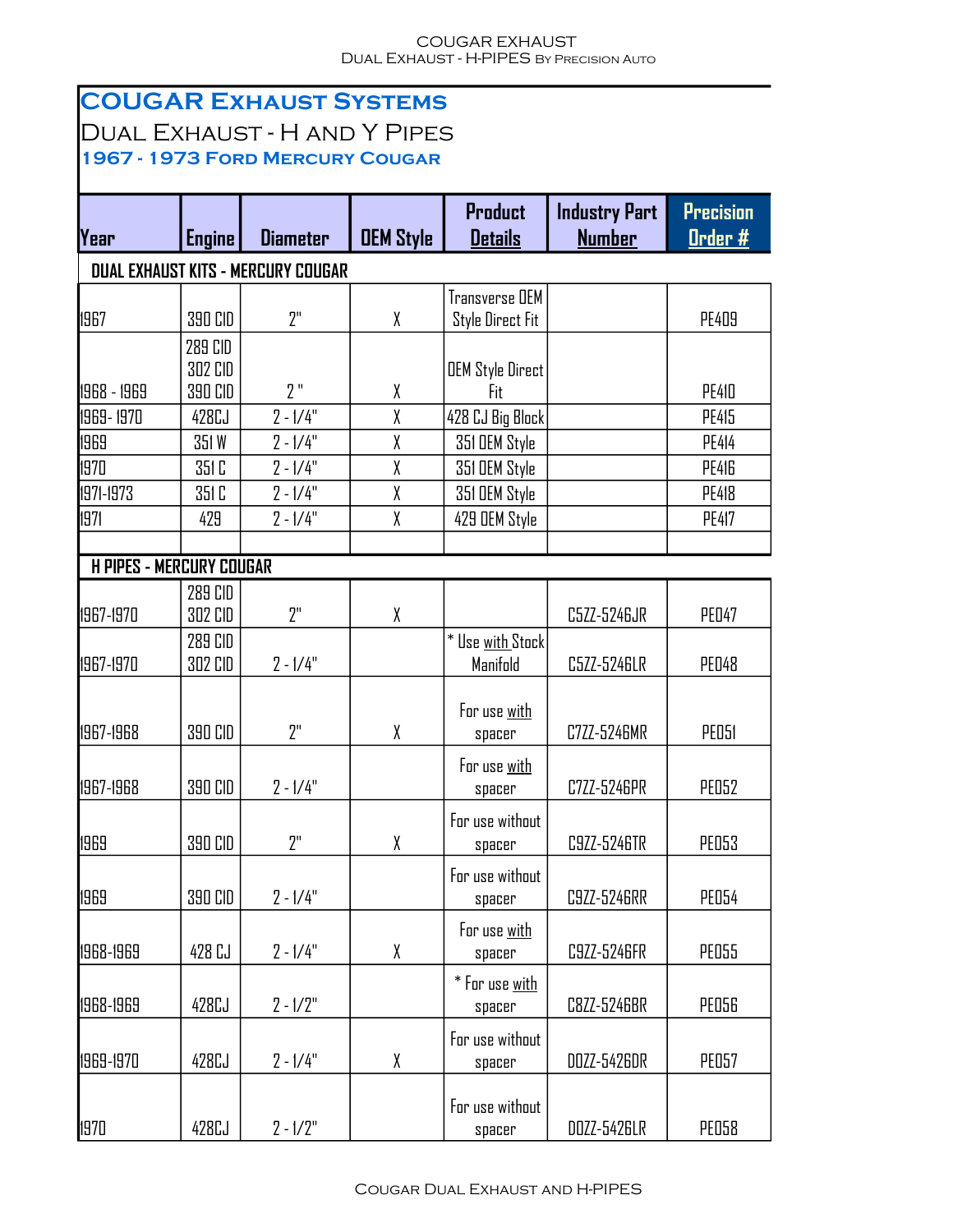#### COUGAR EXHAUST Dual Exhaust - H-PIPES By Precision Auto

| 1969-1970  | <b>351W</b>                       | $2 - 1/4"$ | χ |                                                           | C9ZZ-5246AR  | <b>PE059</b> |
|------------|-----------------------------------|------------|---|-----------------------------------------------------------|--------------|--------------|
| 1969-1970  | <b>Boss 302</b>                   | $2 - 1/2"$ | χ |                                                           | C9ZZ-5246HR  | PEOGO        |
| 1969-1970  | <b>Boss 429</b>                   | $2 - 1/4"$ | χ | <b>With Heat Tube</b>                                     | C9ZZ-5246JR  | <b>PEDGI</b> |
|            |                                   |            |   | Without Heat                                              |              |              |
| 1969-1970  | <b>Boss 429</b>                   | $2 - 1/4"$ |   | Tube                                                      | C9ZZ-5426XR  | PED62        |
| 1970       | 351C 2V                           | $2 - 1/4"$ |   |                                                           | DOZZ-5426NR  | <b>PED63</b> |
| 1970       | 351C 4V                           | $2 - 1/4"$ | χ |                                                           | DOZZ-5246AR  | PED64        |
| 1971       | 429 CID                           | $2 - 1/4"$ | χ |                                                           | D1ZZ-5246ER  | PEO67        |
| 1971-1973  | <b>351C</b><br><b>2V &amp; 4V</b> | $2 - 1/4"$ | χ |                                                           | D1ZZ-5246FR  | <b>PED68</b> |
| 1967-1973  |                                   | 2"         |   | ** For use with<br>Tri-Y Headers                          | MHHP3        | <b>PEO69</b> |
| 1967-1973  |                                   | 2"         |   | ** For use with<br>Tri-Y Headers by<br><b>Scott Drake</b> | MHHP3        | PED69A       |
| 1967-1973  |                                   | $2 - 1/4"$ |   | ** For use with<br>Tri-Y Headers                          | MHHP4        | <b>PE070</b> |
| 1967-1973  |                                   | $2 - 1/4"$ |   | ** For use with<br>Tri-Y Headers by<br><b>Scott Drake</b> | MHHP4        | PEO70A       |
| 1967-1973  |                                   | $2 - 1/4"$ |   | ** For use with<br>428CJ Hooker<br>Headers                | <b>MHHP8</b> | <b>PE071</b> |
| 1967-1973  |                                   | $2 - 1/2"$ |   | ** For use with<br>428CJ Hooker<br>Headers                | <b>MHHP9</b> | <b>PE072</b> |
|            |                                   |            |   |                                                           |              |              |
|            | <b>Y PIPES - MERCURY COUGAR</b>   |            |   |                                                           |              |              |
| 1969-1970  | <b>351W</b>                       | $2 - 1/4"$ | χ |                                                           | C9ZZ-5246GR  | <b>PED40</b> |
| 1970       | 351 C 2V                          | $2 - 1/4"$ | χ |                                                           | DOZZ-5246CR  | PED41        |
| 11971-1973 | 351C                              | 2"         | χ | 2" Pipe with 2 -<br>$1/4"$ outlet                         | D1ZZ-5246BR  | PED43A       |
| 1969       | <b>351W</b>                       | $2 - 1/4"$ | χ |                                                           | C9ZZ-5246GR  | PED40        |
| 1970       | 351W                              | $2 - 1/4"$ | χ |                                                           | C9ZZ-5246GR  | <b>PED40</b> |
| 1970       | 351 C 2V                          | $2 - 1/4"$ | χ |                                                           | DOZZ-5246CR  | PED41        |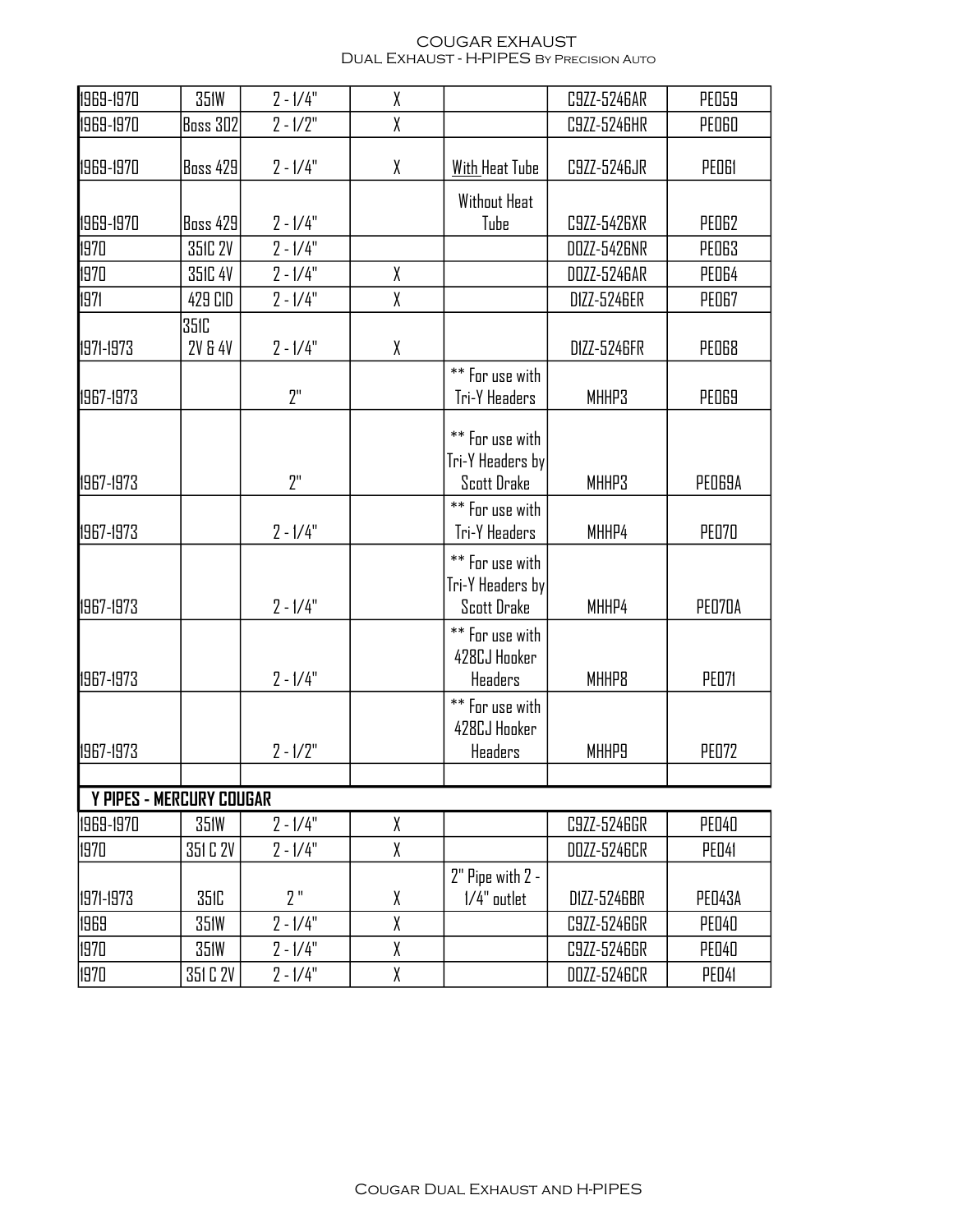#### **Ford Bronco Exhaust** For use with Stock Manifolds **1966 - 1977 Ford Bronco Single & Dual Exhaust Kits + Y Pipes All 170, 289 and 302 Engines Year Engine Diameter OEM Style BRONCO EXHAUST SYSTEMS** 1966 – 1970 | 302 CID | 2″ | Clamp + Hanger | Exhaust | | PE603 1966 – 1970 | 302 CID | 2-1/4" | Clamp + Hanger | Exhaust | | PE604 1966 – 1970 | 302 CID | 2 " | Clamp + Hanger | Exhaust | | PE605 1966 – 1970 | 302 CID | 2-1/4" | Clamp + Hanger | Exhaust | | PE604A 1966 – on | 302 CID | 2 " | TRUE DUAL EXHAUST | Bronco |Fits Stock Manifolds| PE606 1966 – on | 302 CID | 2-1/4" | TRUE DUAL EXHAUST | Bronco |Fits Stock Manifolds| PE607 1966 – on 2 " PE608 **Product Details Industry Part Number Precision Order #** 289 CID 302 CID Exhaust Kit w/ Y Pipe, No Spacer, Universal Bronco OE Style Single Exhaust 289 CID 302 CID Exhaust Kit w/ Y Pipe, No Spacer, Universal Bronco OE Style Single Exhaust 289 CID 302 CID Exhaust Kit w/ Y Pipe, With Spacer, Universal Bronco OE Style Single Exhaust 289 CID 302 CID Exhaust Kit w/ Y Pipe, With Spacer, Universal Bronco OE Style Single Exhaust 289 CID 302 CID **Stroppe** Bronco 289 CID 302 CID **Stroppe** Bronco 170 CID 200 CID Exhaust Kit w/ head Pipe, With Spacer, Universal Clamp + Hanger Bronco OE Style Single Exhaust 170 CID Single Exhaust Kit w/ head Pipe, With Spacer, Universal

| . .<br><b>BRONCO Y PIPES</b> |         |            |                        |        |  |        |  |  |
|------------------------------|---------|------------|------------------------|--------|--|--------|--|--|
|                              | 289 CID |            |                        |        |  |        |  |  |
| 1966-1977                    | 302 CID | <b>QU</b>  | Y Pipe Without Spacer! | Bronco |  | PEGOO  |  |  |
|                              | 289 CID |            |                        |        |  |        |  |  |
| 1966-1977                    | 302 CID | $7 - 1/4"$ | Y Pipe Without Spacer! | Bronco |  | PEGOOA |  |  |

1969 – on | 200 CID | 1-3/4" | Clamp + Hanger | Bronco | | PE609

200 CID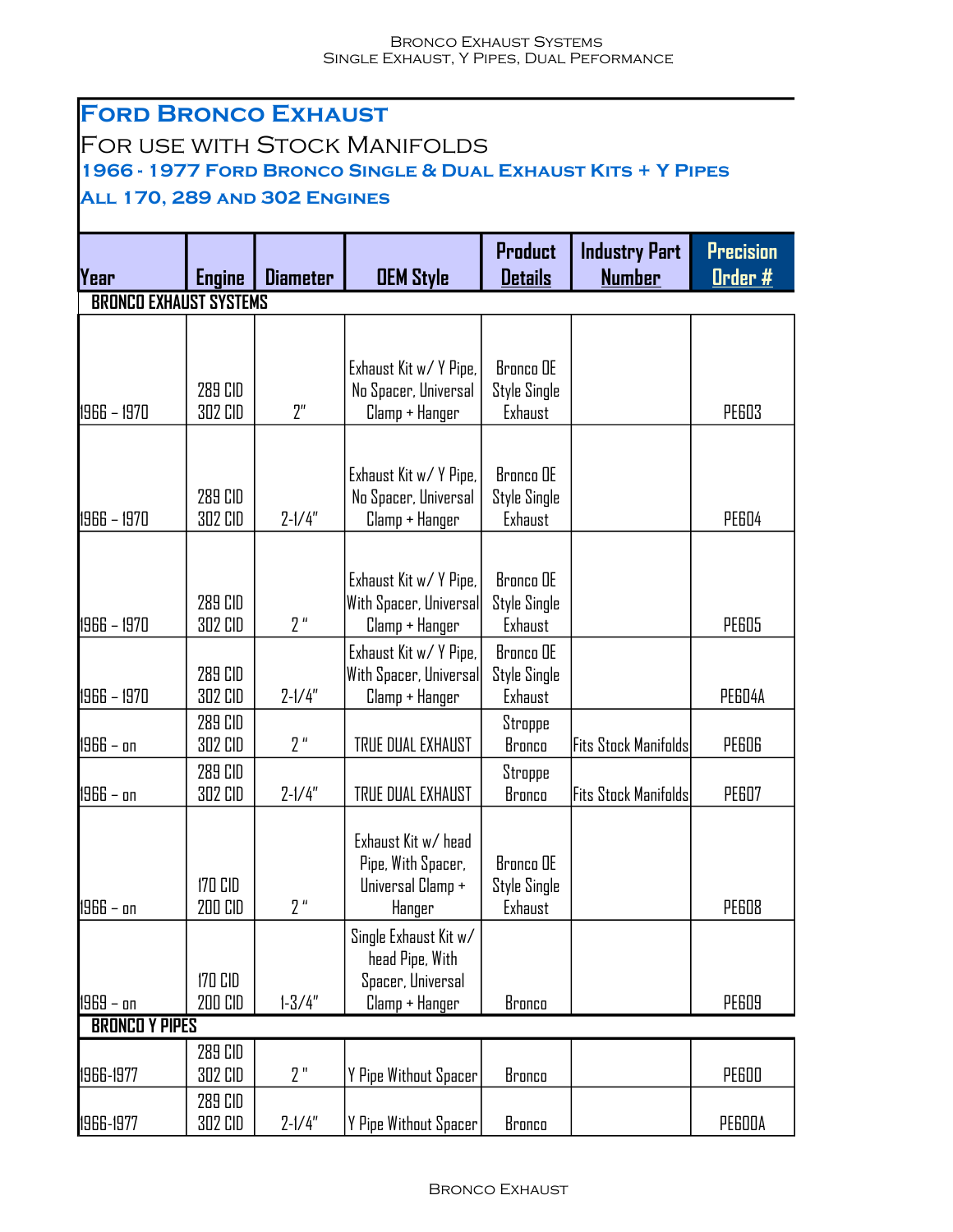#### Bronco Exhaust Systems Single Exhaust, Y Pipes, Dual Peformance

| 1966-1977                | 289 CID<br>302 CID | 2 <sup>n</sup> | Y Pipe With Spacer | Bronco | PEGOI  |
|--------------------------|--------------------|----------------|--------------------|--------|--------|
| 1966-1977                | 289 CID<br>302 CID | $2 - 1/4"$     | Y Pipe With Spacer | Bronco | PEGDIA |
|                          |                    |                |                    |        |        |
| <b>BRONCO HEAD PIPES</b> |                    |                |                    |        |        |
| 1966-1970                | 170 CID<br>200 CID | $1 - 3/4"$     | <b>Head Pipe</b>   | Bronco | PEG02  |
| 1966-1970                | 170 CID<br>200 CID | יי?            | <b>Head Pipe</b>   | Bronco | PEGO2A |

### **Down-Pipe Notes;**

\* Larger than OEM - For Use with Stock Manifolds.

Stroope Bronco is a true dual exhaust and is manufactured under a license agreement w/ Stroope Industries.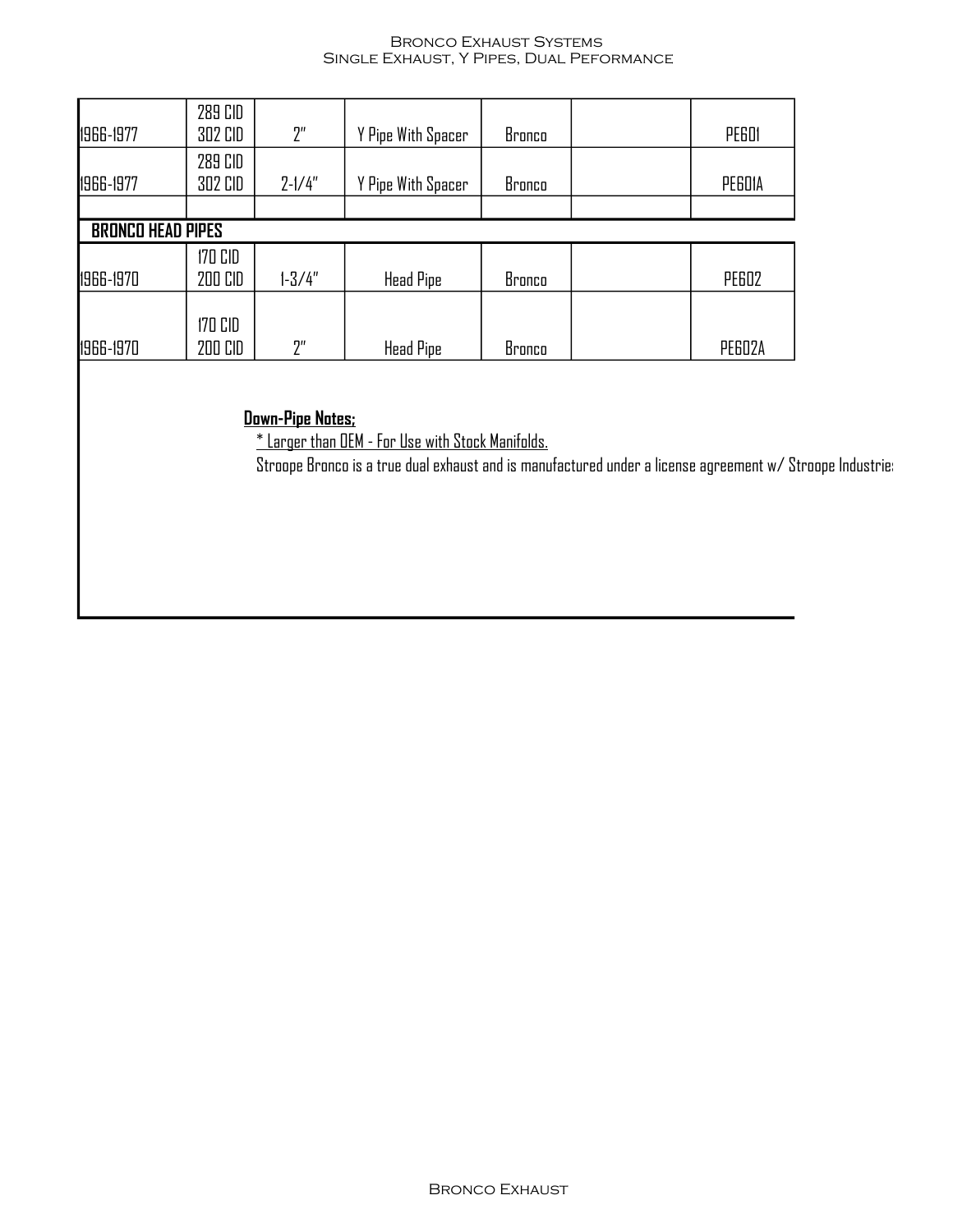#### Bronco Exhaust Systems Single Exhaust, Y Pipes, Dual Peformance

Stroope Bronco is a true dual exhaust and is manufactured under a license agreement w/ Stroope Industries.